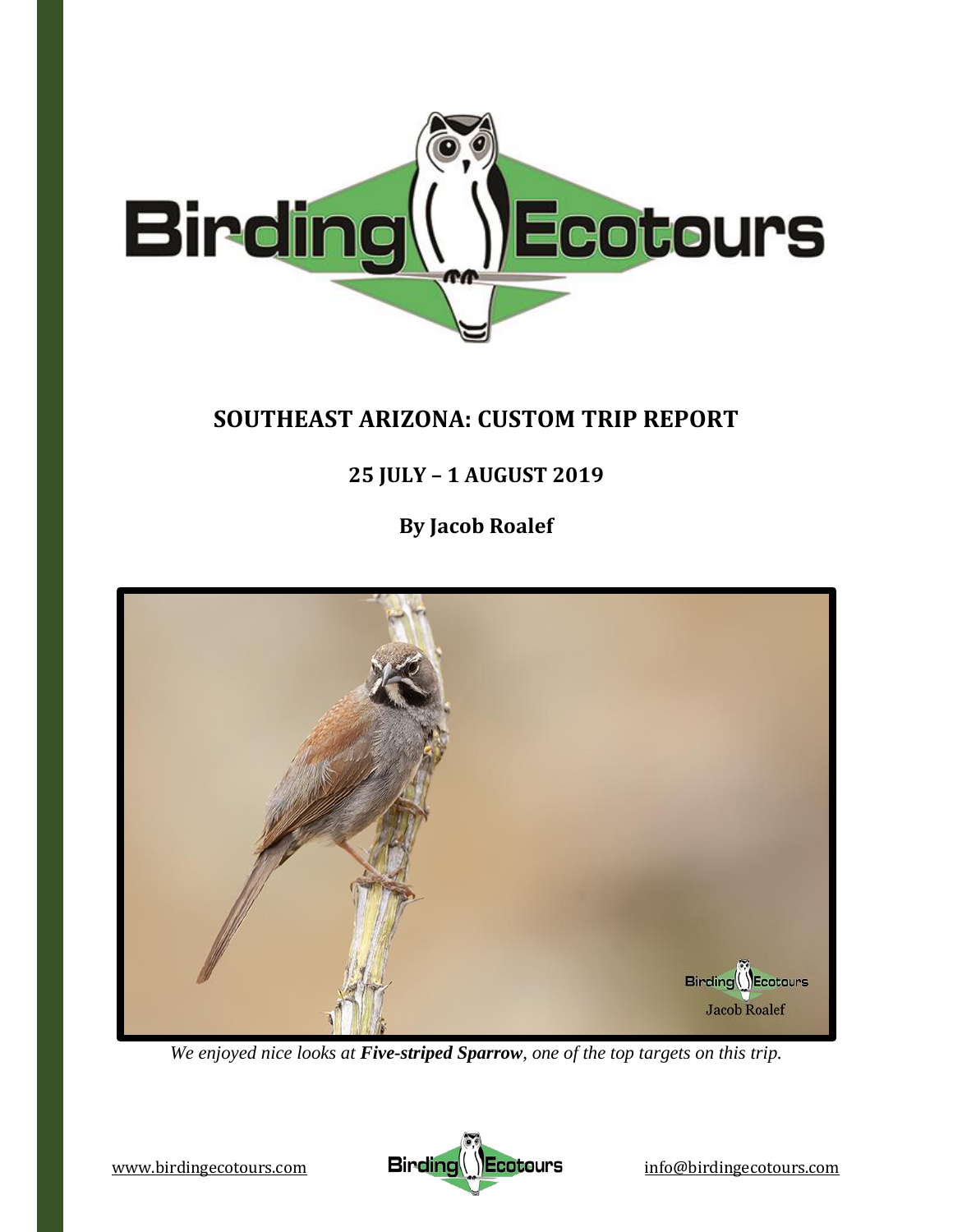# **Overview**

Southeast Arizona is a land full of beauty with an incredible diversity of avian life, habitats, scenic views, and other wildlife. On this custom-made, 8-day tour we fully experienced this land's diversity, ranging from the extreme heat of the desert and lowlands to the lush conifers on top of the canyons. The trip began and ended in Phoenix to include a few specialty birds, and from there we traveled through the canyons of southeast Arizona.

A total of 168 bird species were seen (plus eight species heard only). In addition 19 species of mammals where sighted as well as various other wildlife and insects. Full bird and mammal species list can be found at the end of this report. Highlights included **Five-striped Sparrow**, **Rivoli's Hummingbird**, **Rosy-faced Lovebird**, **Arizona Woodpecker**, **Montezuma Quail**  (heard), **Lucifer Hummingbird**, **Zone-tailed Hawk**, **LeConte's Thrasher**, **Bendire's Thrasher**, **Blue-throated Mountaingem**, **Olive Warbler**, **Hermit Warbler**, **Red-faced Warbler**, **Common Black Hawk**, **Black-capped Gnatcatcher**, **Whiskered Screech Owl**, **Sulphur-bellied Flycatche**r, and **Elegant Trogon** (heard), as well as **White-nosed Coati** on the mammal front.



*Gorgeous sunsets were almost a nightly occurrence over the beautiful desert and canyons of the region.*

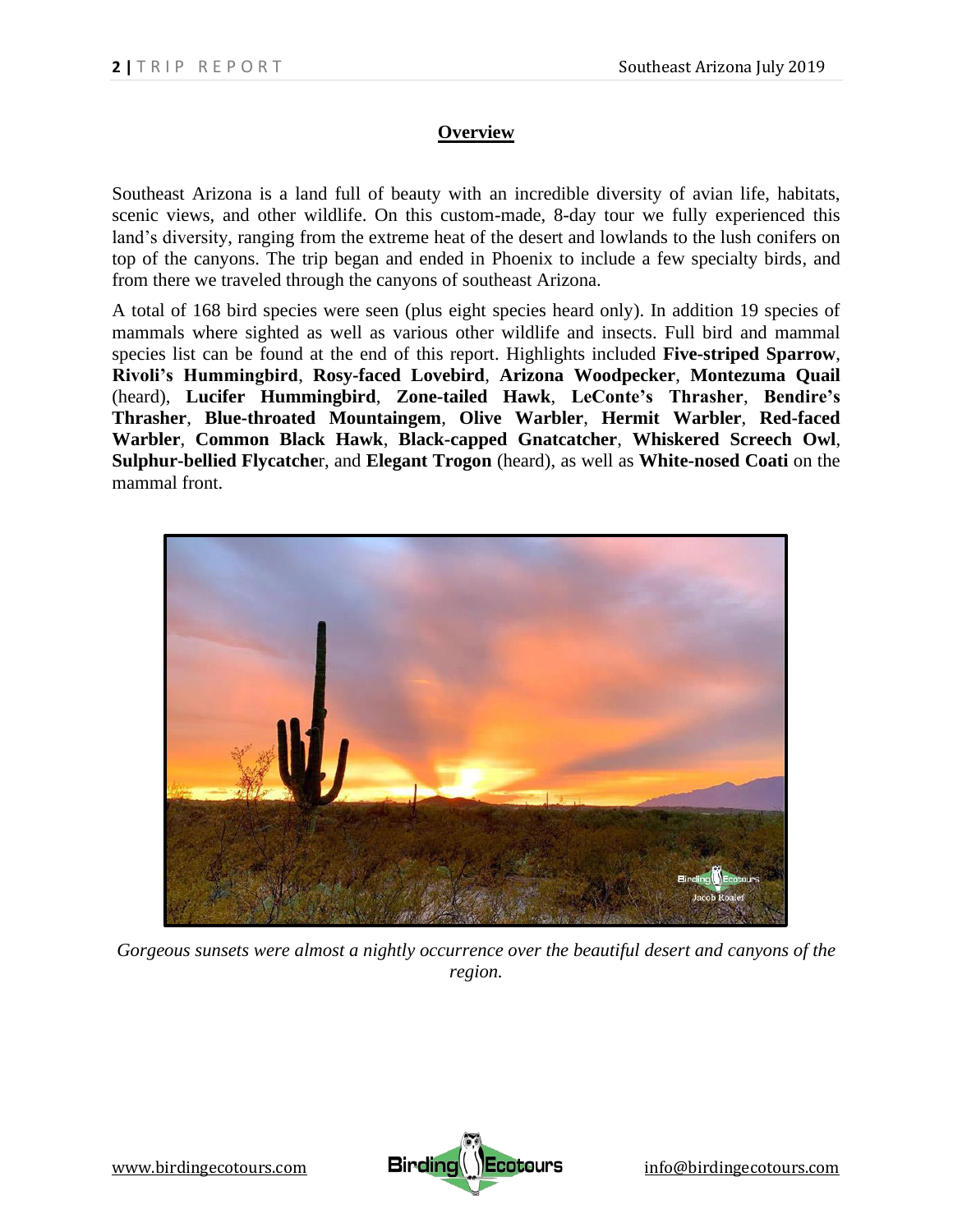# **Detailed Report**

#### **Day 1, 25 July 2019. Phoenix Area**

The tour began around noon when Kieran and Pattie were picked up from the Phoenix airport rental car center. From there we stopped for a quick bite to eat before continuing to Encanto Park, located in the heart of the big city. It didn't take long before we heard and then saw a small flock of **Rosy-faced Lovebirds**, an established parrot species here and countable for ABA listing. We scanned the rest of the park quickly and were treated to mostly common city birds, but there was a nice **Ring-necked Duck** mixed in. We then continued west out of the hustle of the big city to check on a few areas with water. First was the Glendale Recharge Ponds, which hosted a few shorebirds including **Baird's Sandpiper** and **Western Sandpiper**. Pattie also excellently spotted an adult **Bald Eagle** flying by. Next was the Lower River Road Ponds, where we enjoyed great comparison looks of **Neotropic** and **Double-crested Cormorants** perched next to each other. Our final birding stop of the day was the famous Baseline Road thrasher spot. Unfortunately conditions were extremely hot, which made for tough birding, but we eventually got a flash of **LeConte's Thrasher**, which we labeled as a BVD (Better View Desired). We continued searching with no avail but did enjoy a fly-over **Lesser Nighthawk** in the early evening. Then it was off to dinner and the accommodation in Chandler from here.

### **Day 2, 26 July 2019. Tucson and Mt. Lemmon**

We started the day with some morning birding at Sweetwater Wetlands Park. This small park in Tucson was a pleasant area to hike around in the morning before it got too hot. We enjoyed views of a bright-red **Vermilion Flycatcher** as well as quite a few **Abert's Towhees** hopping around. Things really started to heat up around mid-morning, so we headed up Mt. Lemmon for some altitude birding. We hiked around Rose Canyon Lake, where things were considerably cooler, but we were unlucky with our target bird (more to come later). We did, however, enjoy some point-blank looks at **Yellow-eyed Junco**. We did a little exploring around the campsites until we finally crossed paths with the mixed flock we were hoping for, which contained **Grace's Warbler**, **Pygmy Nuthatch**, **Plumbeous Vireo**, **Cordilleran Flycatcher**, **Greater Pewee**, and others. A **Rufous Hummingbird** was certainly interested in Pattie's hat and almost flew right into the car for further investigation! We continued farther up the mountain for a lunch stop and picked up a few more species at feeders, such as **Broad-tailed Hummingbird** and **Pine Siskin**.

The afternoon was spent driving to Madera Canyon and our next accommodation stop, Santa Rita Lodge. We managed to arrive with just enough daylight to quickly head out to Box Canyon, where we finally scored **Five-striped Sparrow**, our top target species, and a nice **Scott's Oriole**. A great finish to our second day!

## **Day 3, 27 July 2019. Birding various sites**

We started the day with a relaxing morning by the Santa Rita Lodge feeders, where we enjoyed a few great species like **Rivoli's Hummingbird**, **Arizona Woodpecker**, **Hepatic Tanager**, **Rufous-crowned Sparrow**, and **Bullock's Oriole**. The rare and elusive **White-nosed Coati** even made several visits, and with a little luck everyone could enjoy this inquisitive mammal!

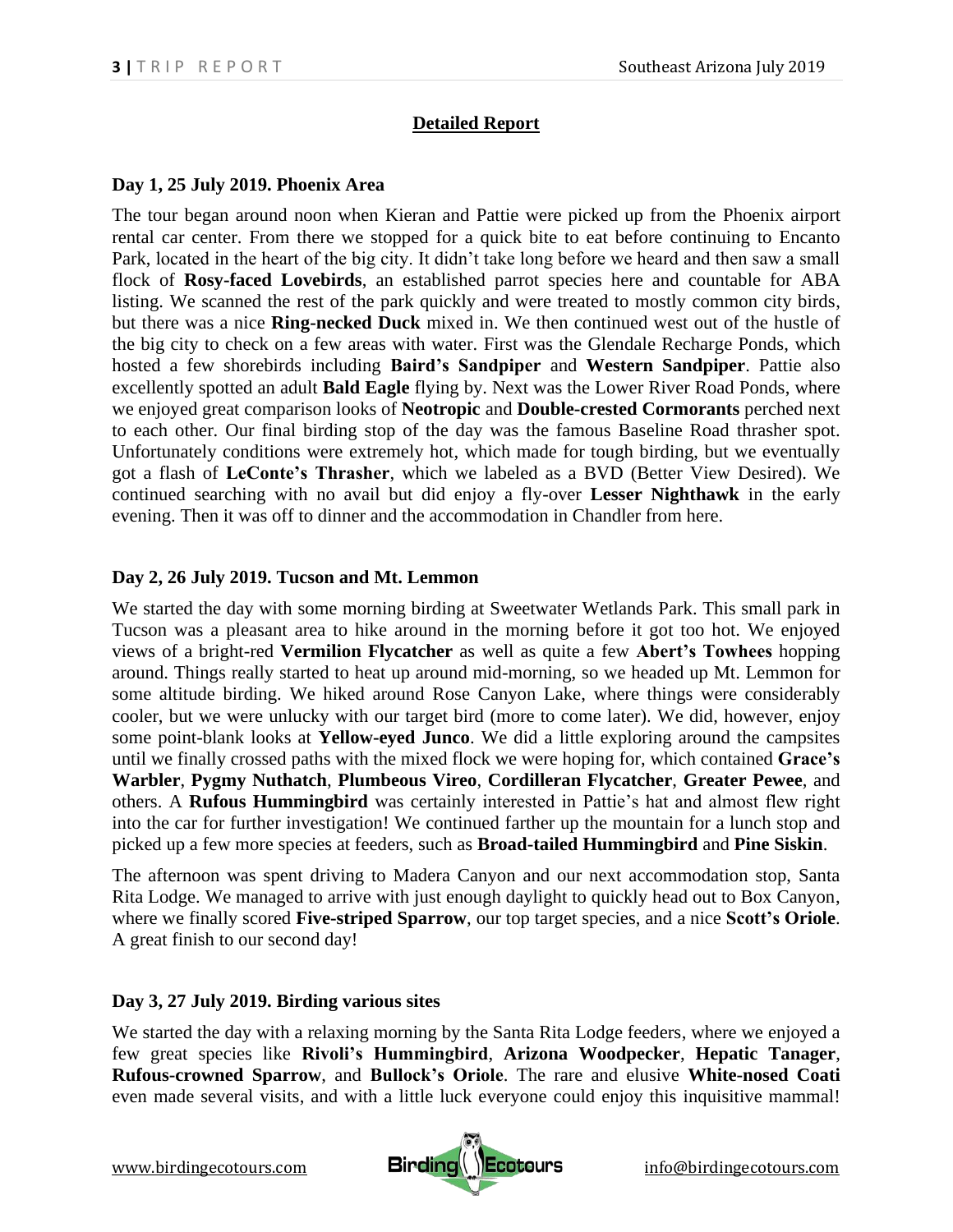We then made our way to Florida and Box Canyon, where we were able to find the rare **Blackcapped Gnatcatcher**, an adorable **Lucifer Hummingbird** nest with two babies, and a jawdropping **Varied Bunting** foraging low to the ground. We then continued south to the De Anza trail in Tubac, which unfortunately had recently experienced some path-altering weather events. There were still loads of new birds for the trip, though, like **Tropical Kingbird**, **Inca Dove** and **Common Ground Dove**, **Rufous-winged Sparrow,** and **Phainopepla**. Next up was the Patagonia Rest Stop, which treated us to a family of **Thick-billed Kingbirds** perched in the tree right over our car. To finish the day we decided to head to the Ash Canyon B&B, which had recently enjoyed hosting a rare hummingbird as well as an occasionally quail. Unfortunately, the hummer never made an appearance, but we did hear a few great birds in the distance like **Montezuma Quail**, **Elegant Trogon**, and **Grey Hawk**.



*The inquisitive White-nosed Coati visits the feeders and drinks the hummingbird sugar water!*

#### **Day 4, 28 July 2019. Carr Canyon and San Pedro House**

We started this morning very early, back at the Ash Canyon B&B for one last effort on the Plaincapped Starthroat rarity or a visual of Montezuma Quail. After a few hours waiting, however, enough was enough. We spent the better part of the day at Carr Canyon, one of the many spectacular canyons in the Huachuca Mountains. On the drive up we managed to score a quick look at **Woodhouse's Scrub Jay,** a recently split species. The Reef Townsite Campground was particularly slow that morning, but we showed great patience and resilience. Finally we were rewarded with views of **Buff-breasted Flycatcher**, **Spotted Towhee**, and **Hutton's Vireo**. We did a bit of hiking to a nice overlook area, thanks to the tip of another birder, and were treated to spectacular, top-down views of a **Zone-tailed Hawk**! Then we continued our way to the top, but things were slow and quiet. All we managed were a few **Painted Redstarts**.

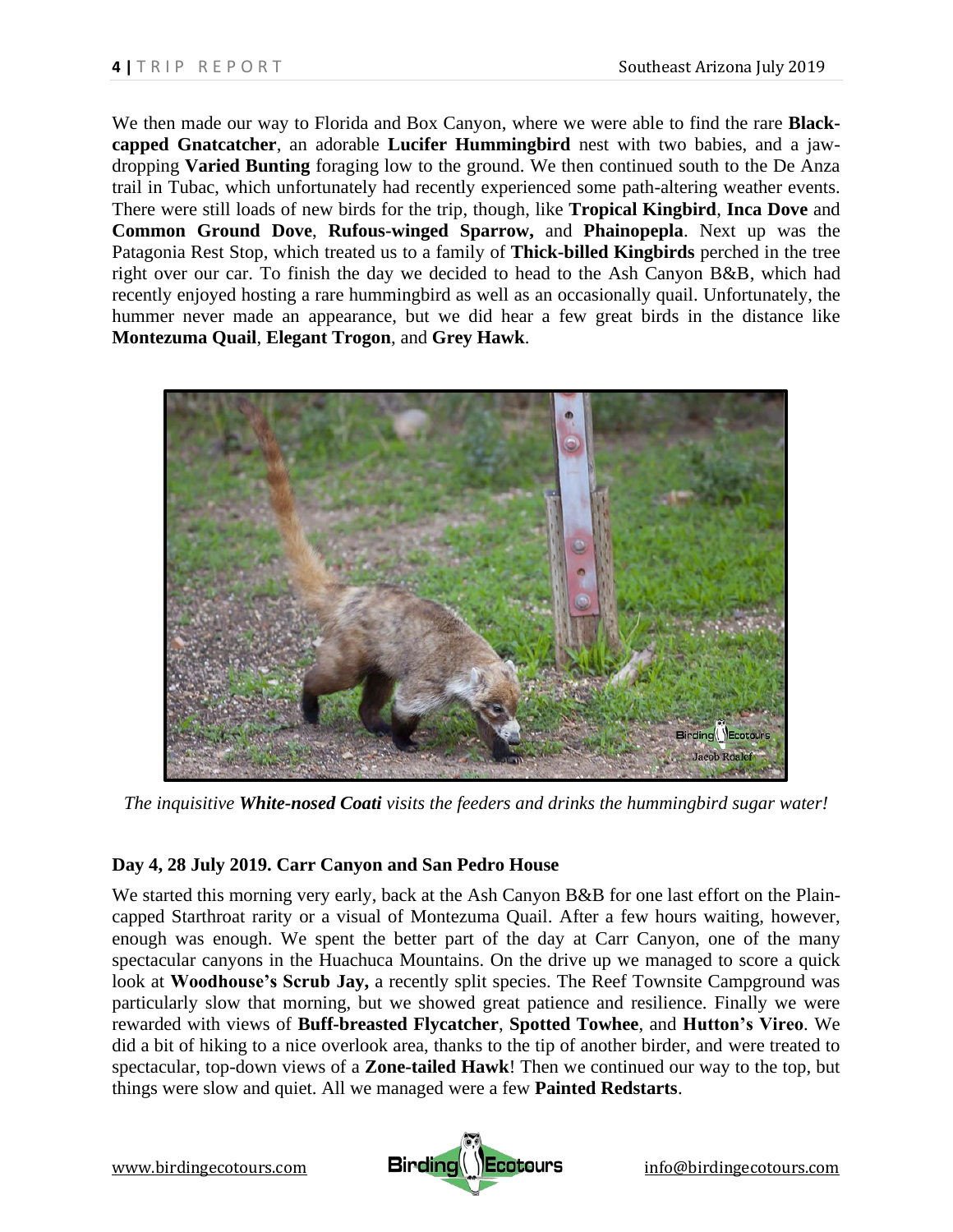After lunch we finished the day at the San Pedro House hiking trails, a nice system of trails with a good variety of habitat and a gift shop. The weather was getting rough, but we scored some close views of **Botteri's Sparrow** and **Yellow-billed Cuckoo**. There was also a **Western Screech Owl** that would occasionally poke its head out while roosting in a cavity in a giant cottonwood tree. After about two hours the weather had wiped us out, and we decided to call it a day. We enjoyed a nice dinner near our hotel in Sierra Vista.

#### **Day 5, 29 July, 2019. Las Cienegas and Ramsey Canyon**

The morning was spent in the expansive grassland habitat of Las Cienegas National Conservation Area. Right away we were treated to close views of a singing **Cassin's Sparrow**, and in the distance a **Swainson's Hawk** was perched in a small tree. The immediate success upon entering this grassland had been a sign, and the hits at Las Cienegas just kept coming with **Eastern Meadowlark**, **Grasshopper Sparrow**, **Botteri's Sparrow**, over 20 more **Cassin's Sparrows**, **Cassin's Kingbird**, **American Kestrel**, and **Lark Sparrow**. A stop at the small cattle ponds netted us a few **Lucy's Warblers**, **Black Phoebe**, and **Brown-crested Flycatcher**. Finally we made it to the colony of **Black-tailed Prairie Dog**, a species extirpated from the state and currently undergoing reintroduction programs. Joining these fun mammals was a whole family of **Burrowing Owls**.



*One of the many singing Cassin's Sparrows*

The afternoon was spent at Ramsey Canyon, where we got onto a nice **Sulphur-bellied Flycatcher** in the parking lot. We then hiked about half a mile up when Kieran spotted the **Whiskered Screech Owl** about which a nice gentleman had tipped us off. Back at the bottom a lovely **Violet-crowned Hummingbird** was sitting on its nest near a feeder station. We decided

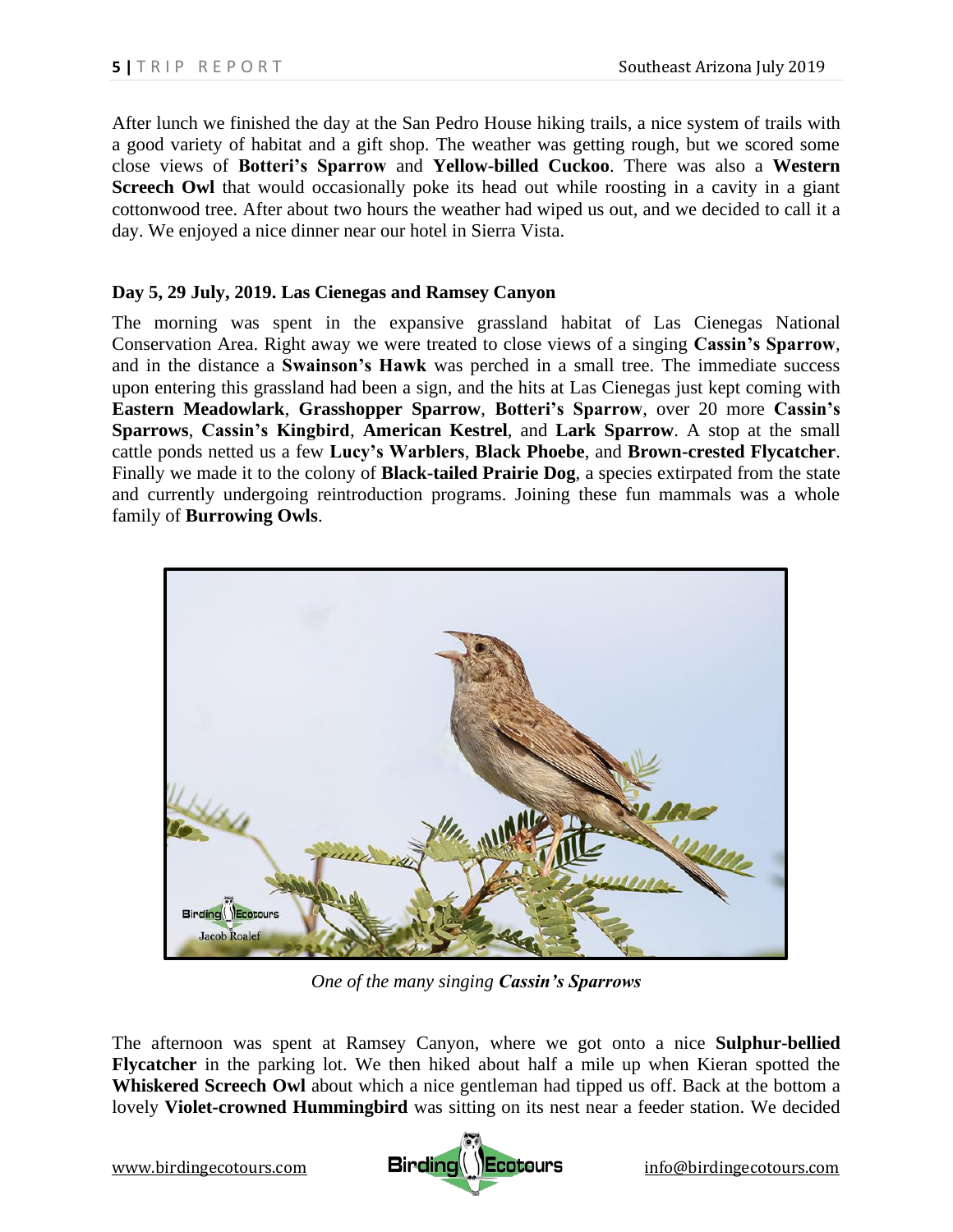to head back to the hotel to rest a little and get dinner before heading out for a little nighttime birding. After dinner we returned to Carr Canyon, and at the lower canyon picnic area we managed to hear **Common Poorwill** calling from the rocky, lowland scrub.

#### **Day 6, 30 July 2019. Portal and the Chiricahua Mountains**

We were up and out of the hotel early to begin our journey toward Portal and the majestic Chiricahua Mountains. We started by driving along Stateline Road, where we eventually caught up with **Bendire's Thrasher**. We watched it fly from the left side of the car in Arizona across the street to the right side of the car and land in New Mexico. A double-state tick! Along the road we also encountered a few more nice species like **Greater Roadrunner**, **Black-throated Sparrow**, and **Pyrrhuloxia**. Next we visited a few feeder stations in the Portal area. These feeders were bustling with wildlife, including over 50 **Gambel's Quails**, **Canyon Towhee**, **Blue-throated Mountaingem**, and **Harris's Antelope Squirrel**, and we even heard **Crissal Thrasher**.

From here we began our journey up the mountain, where we enjoyed lunch at a campground with a few **Yellow-eyed Juncos**. After lunch we birded along the road between Onion Saddle and Barefoot junction, which is loaded with conifers. Right away a few **Red Crossbills** were getting a drink from a small puddle in the road. After a few hours of searching, we came across a few mixed flocks that were absolutely loaded with different species, including **Hairy Woodpecker**, **Olive Warbler**, **Brown Creeper**, **Bridled Titmouse**, **Grace's Warbler**, **Blackthroated Grey Warbler**, **Painted Redstart**, **Pygmy Nuthatch**, **House Wren**, and **Bushtit**. Our last stop of the day was the feeder station at the George Walker House in Paradise. Unfortunately our time here was cut short due to an incoming thunderstorm. We decided to head back down the canyon before any potential flooding occurred.



*The adorable Harris's Antelope Squirrel waiting for its turn at some bird seed.*

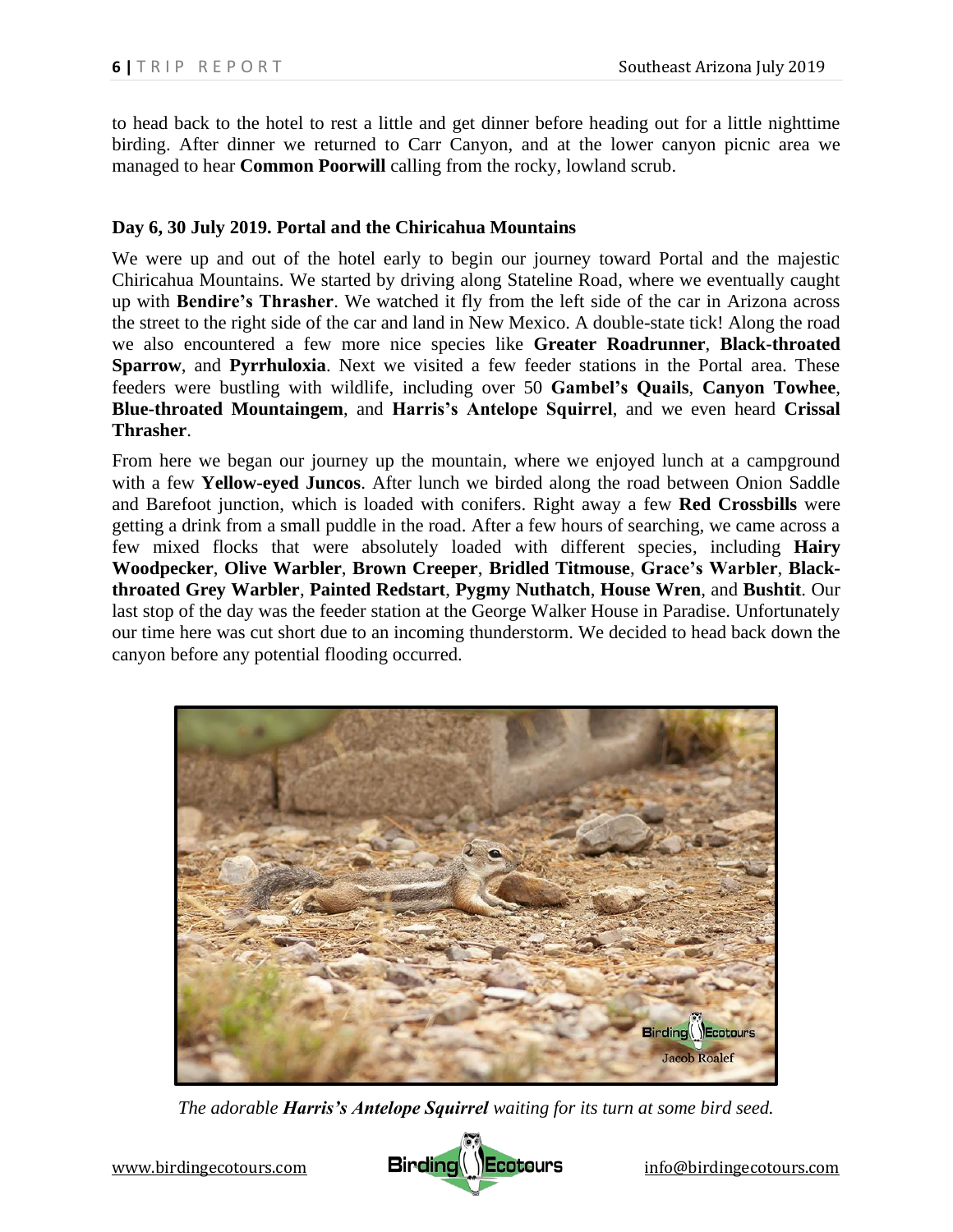### **Day 7, 31 July 2019. Phoenix – Willcox and Mt. Lemmon**

We spent the early hours of the morning at Lake Cochise just outside of Willcox. An oasis of water in an otherwise dry desert, this lake was teeming with waterbirds. Hundreds of shorebirds like **American Avocet**, **Black-necked Stilt**, and **Wilson's Phalarope** were covering the water's edge. Larger waders and ducks such as **Great Blue Heron**, **White-faced Ibis**, and **Cinnamon Teal** were foraging in the slightly deeper sections, while **Barn** and **Tree Swallows** were zooming around catching insects. We continued on our journey back to Phoenix and made a quick stop in a small town called Saint David. A pair of **Mississippi Kites** were nesting in the neighborhood, and it didn't take long before we were treated to great looks of this amazing raptor.

We decided to give Mt. Lemmon one more try, and this time it sure didn't disappoint! Back at Rose Canyon Lake we waited for only about 15 minutes before a raptor started calling. The **Common Black Hawk** was soaring around and then perched up in a tree for us for over 10 minutes while we watched in the scope. A true highlight bird of the trip! We then continued up the mountain, where we encountered an amazing mixed flock with multiple **Red-faced Warblers**, **Hermit Warbler**, **Townsend's Warbler**, and **Mountain Chickadee**. We couldn't help but celebrate a little during a late lunch before making the few hours' drive back to Phoenix for the final night of the trip.



*The stunning Mississippi Kite*

## **Day 8, 1 August, 2019. Thrasher and Departure**

On the final morning of the trip we decided to head back to Baseline Road in hopes of better views of LeConte's Thrasher. This morning proved to be much more active, and we quickly found **LeConte's Thrasher** as well as multiple **Bendire's Thrashers**, **Ash-throated** 

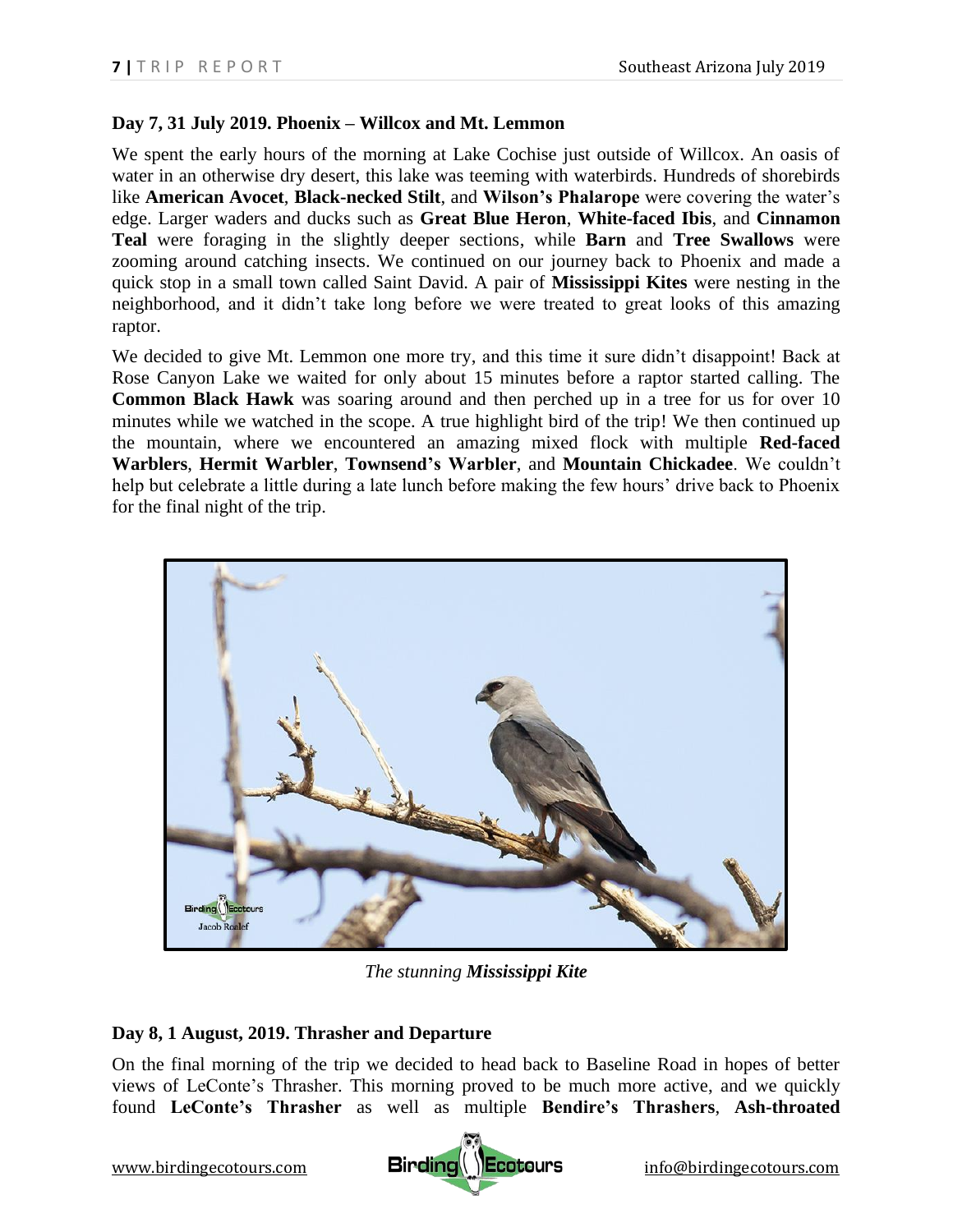**Flycatcher**, and a pair of **Black-tailed Gnatcatchers**. A great morning to finish a great tour! We then transferred to the airport and said our goodbyes and until next time.



*The colors on this Broad-billed Hummingbird really shimmer in the light.*



*We were treated to great views of the strange-looking Yellow-eyed Junco.*

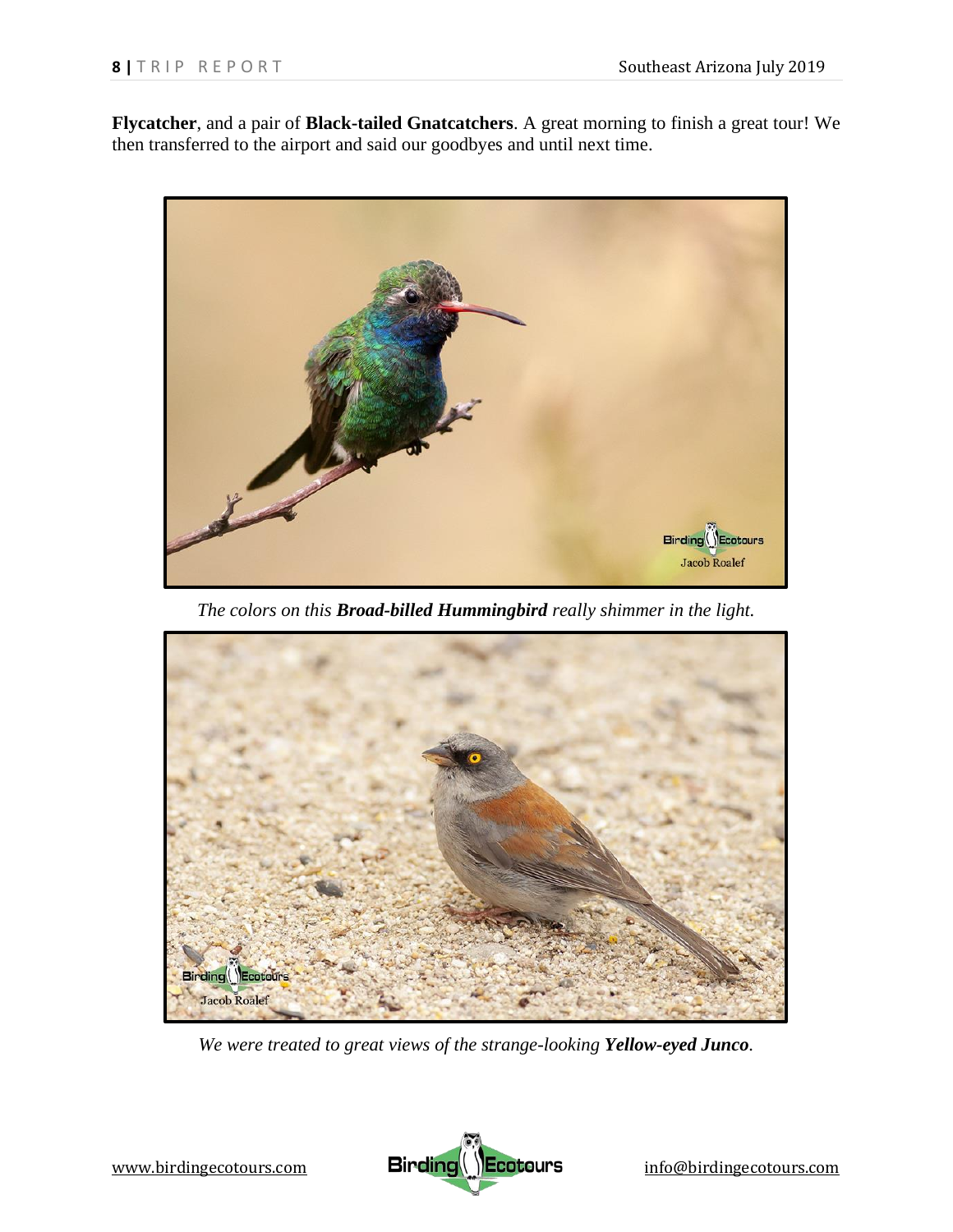# **Bird List - Following IOC (9.1)**

Birds 'heard only' are marked with (H) after the common name, all other species were seen.

The following notation after the common names is used to show conservation status following BirdLife International:  $CR = Critically$  Endangered,  $EN =$  Endangered,  $VU =$  Vulnerable,  $NT =$ Near-threatened.

| <b>Common Name</b>                                 | <b>Scientific Name</b>   |  |
|----------------------------------------------------|--------------------------|--|
|                                                    |                          |  |
| Ducks, Geese, and Waterfowl (Anatidae)             |                          |  |
| Canada Goose                                       | Branta canadensis        |  |
| <b>Blue-winged Teal</b>                            | Spatula discors          |  |
| Cinnamon Teal                                      | Spatula cyanoptera       |  |
| Northern Shoveler                                  | Spatula clypeata         |  |
| Mallard                                            | Anas platyrhynchos       |  |
| <b>Mexican Duck</b>                                | Anas diazi               |  |
| Ring-necked Duck                                   | Aythya collaris          |  |
|                                                    |                          |  |
| <b>New World Quail (Odontophoridae)</b>            |                          |  |
| Gambel's Quail                                     | Callipepla gambelii      |  |
| Montezuma Quail (H)                                | Cyrtonyx montezumae      |  |
|                                                    |                          |  |
| <b>Pheasants, Grouse, and Allies (Phasianidae)</b> |                          |  |
| Wild Turkey                                        | Meleagris gallopavo      |  |
|                                                    |                          |  |
| <b>Pigeons and Doves (Columbidae)</b>              |                          |  |
| Rock Pigeon                                        | Columba livia            |  |
| <b>Eurasian Collared Dove</b>                      | Streptopelia decaocto    |  |
| <b>Inca Dove</b>                                   | Columbina inca           |  |
| <b>Common Ground Dove</b>                          | Columbina passerina      |  |
| White-winged Dove                                  | Zenaida asiatica         |  |
| <b>Mourning Dove</b>                               | Zenaida macroura         |  |
|                                                    |                          |  |
| <b>Cuckoos (Cuculidae)</b>                         |                          |  |
| <b>Greater Roadrunner</b>                          | Geococcyx californianus  |  |
| Yellow-billed Cuckoo                               | Coccyzus americanus      |  |
|                                                    |                          |  |
| <b>Nightjars and Allies (Caprimulgidae)</b>        |                          |  |
| Lesser Nighthawk                                   | Chordeiles acutipennis   |  |
| Common Poorwill (H)                                | Phalaenoptilus nuttallii |  |

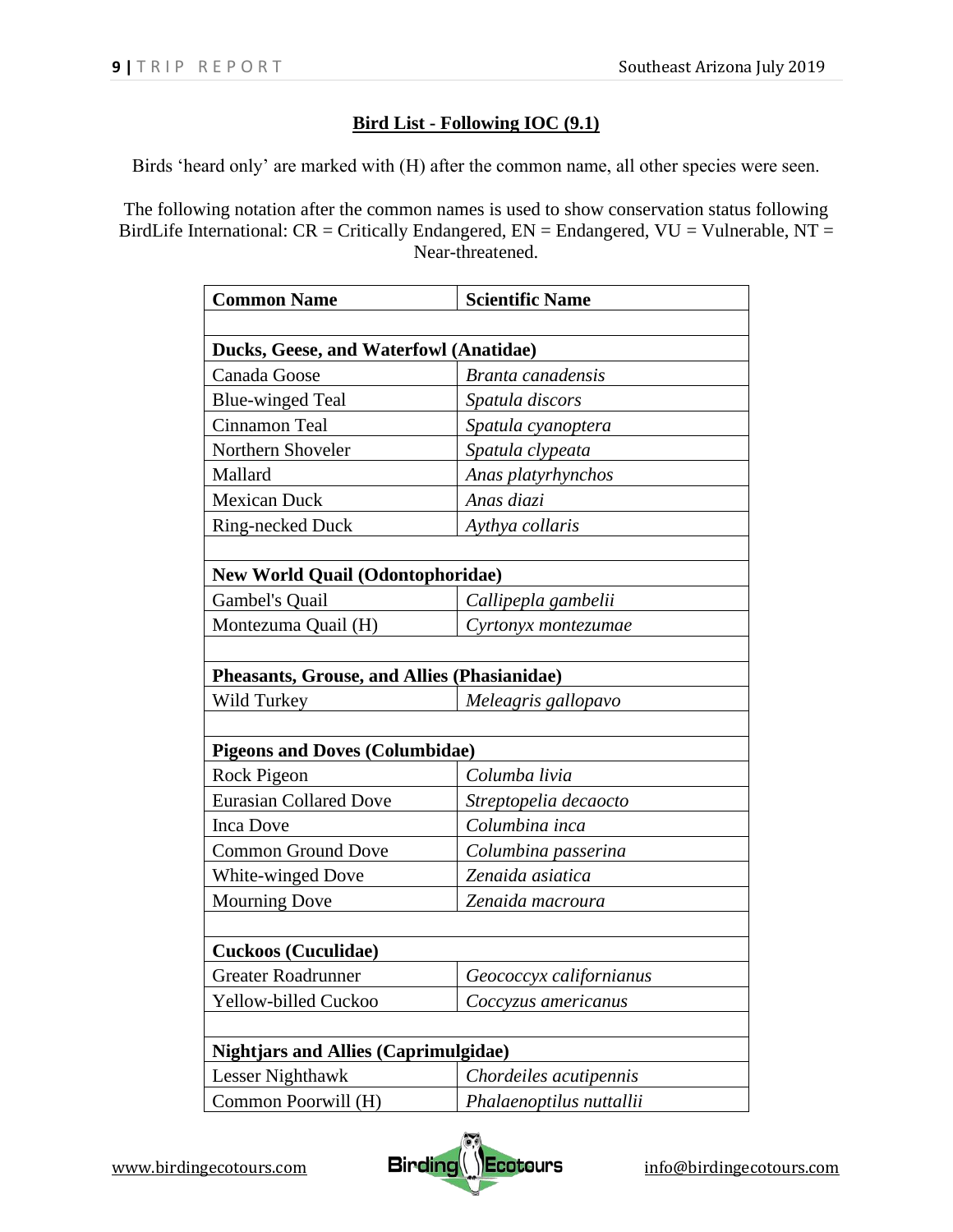| <b>Common Name</b>                              | <b>Scientific Name</b>    |
|-------------------------------------------------|---------------------------|
|                                                 |                           |
| Hummingbirds (Trochilidae)                      |                           |
| Rivoli's Hummingbird                            | Eugenes fulgens           |
| <b>Blue-throated Mountaingem</b>                | Lampornis clemenciae      |
| Lucifer Hummingbird                             | Calothorax lucifer        |
| <b>Black-chinned Hummingbird</b>                | Archilochus alexandri     |
| Anna's Hummingbird                              | Calypte anna              |
| Costa's Hummingbird                             | Calypte costae            |
| Broad-tailed Hummingbird                        | Selasphorus platycercus   |
| Rufous Hummingbird - NT                         | Selasphorus rufus         |
| Calliope Hummingbird                            | Selasphorus calliope      |
| Broad-billed Hummingbird                        | Cynanthus latirostris     |
| Violet-crowned Hummingbird                      | Amazilia violiceps        |
|                                                 |                           |
| Rails, Gallinules, and Coots (Rallidae)         |                           |
| <b>Common Gallinule</b>                         | Gallinula galeata         |
| <b>American Coot</b>                            | Fulica americana          |
|                                                 |                           |
| <b>Stilts and Avocets (Recurvirostridae)</b>    |                           |
| <b>Black-necked Stilt</b>                       | Himantopus mexicanus      |
| <b>American Avocet</b>                          | Recurvirostra americana   |
|                                                 |                           |
| <b>Plovers and Lapwings (Charadriidae)</b>      |                           |
| Killdeer                                        | Charadrius vociferus      |
|                                                 |                           |
| <b>Sandpipers and Allies (Scolopacidae)</b>     |                           |
| <b>Baird's Sandpiper</b>                        | Calidris bairdii          |
| <b>Least Sandpiper</b>                          | Calidris minutilla        |
| <b>Western Sandpiper</b>                        | Calidris mauri            |
| Long-billed Dowitcher                           | Limnodromus scolopaceus   |
| Wilson's Phalarope                              | Phalaropus tricolor       |
| <b>Spotted Sandpiper</b>                        | Actitis macularius        |
| <b>Greater Yellowlegs</b>                       | Tringa melanoleuca        |
|                                                 |                           |
| <b>Cormorants and Shags (Phalacrocoracidae)</b> |                           |
| Neotropic Cormorant                             | Phalacrocorax brasilianus |
| Double-crested Cormorant                        | Phalacrocorax auritus     |
|                                                 |                           |
|                                                 |                           |

**Herons, Egrets, and Bitterns (Ardeidae)**

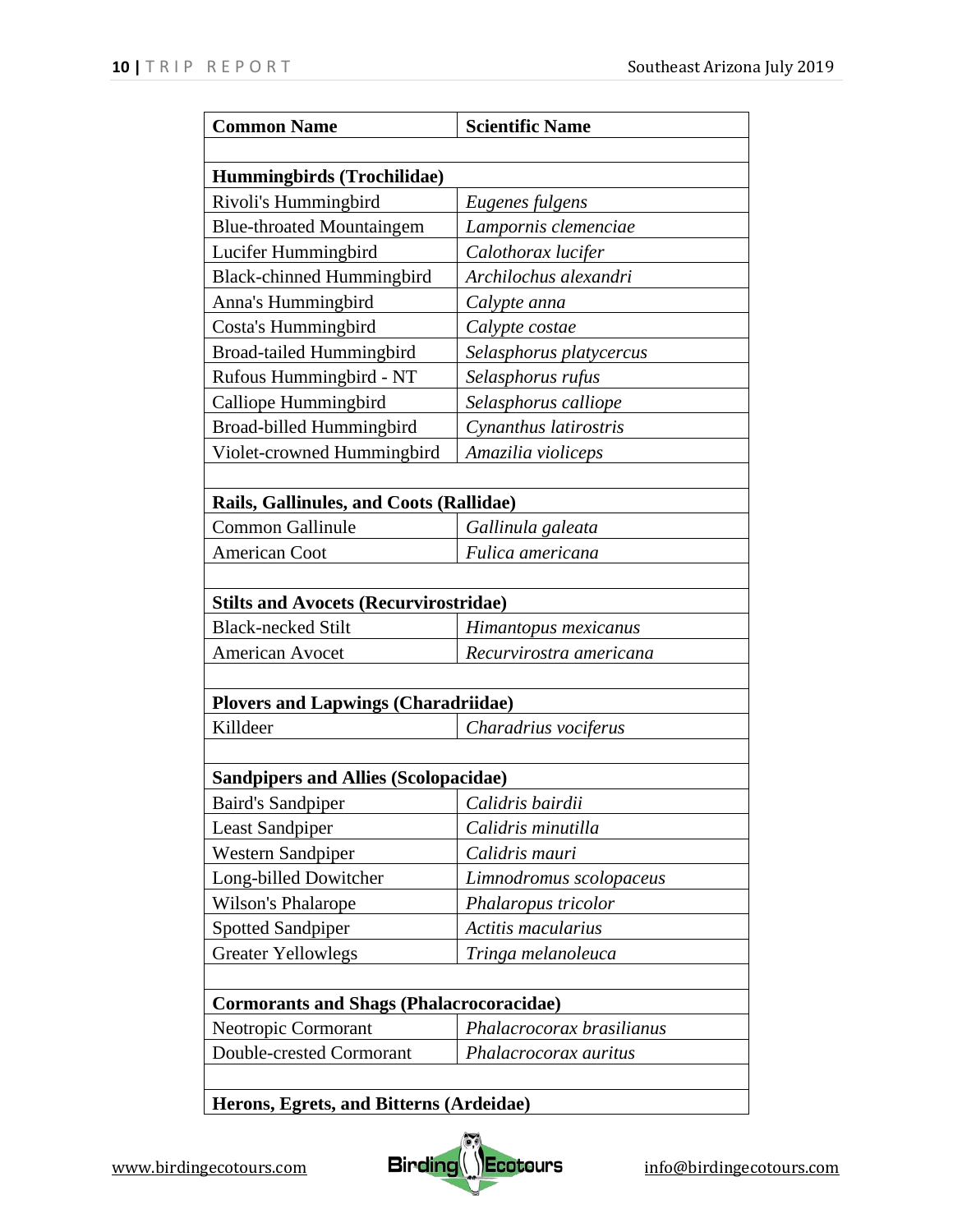| <b>Common Name</b>                               | <b>Scientific Name</b>     |  |
|--------------------------------------------------|----------------------------|--|
| <b>Great Blue Heron</b>                          | Ardea herodias             |  |
| <b>Snowy Egret</b>                               | Egretta thula              |  |
| Green Heron                                      | <b>Butorides</b> virescens |  |
|                                                  |                            |  |
| <b>Ibises and Spoonbills (Threskiornithidae)</b> |                            |  |
| White-faced Ibis                                 | Plegadis chihi             |  |
|                                                  |                            |  |
| <b>New World Vultures (Cathartidae)</b>          |                            |  |
| <b>Black Vulture</b>                             | Coragyps atratus           |  |
| <b>Turkey Vulture</b>                            | Cathartes aura             |  |
|                                                  |                            |  |
| Hawks, Eagles, and Kites (Accipitridae)          |                            |  |
| Golden Eagle                                     | Aquila chrysaetos          |  |
| Mississippi Kite                                 | Ictinia mississippiensis   |  |
| Northern Harrier                                 | Circus hudsonius           |  |
| Cooper's Hawk                                    | Accipiter cooperii         |  |
| <b>Bald Eagle</b>                                | Haliaeetus leucocephalus   |  |
| <b>Common Black Hawk</b>                         | Buteogallus anthracinus    |  |
| Grey Hawk (H)                                    | <b>Buteo</b> plagiatus     |  |
| <b>Swainson's Hawk</b>                           | Buteo swainsoni            |  |
| Zone-tailed Hawk                                 | <b>Buteo</b> albonotatus   |  |
| Red-tailed Hawk                                  | Buteo jamaicensis          |  |
|                                                  |                            |  |
| <b>Owls (Strigidae)</b>                          |                            |  |
| Whiskered Screech Owl                            | Megascops trichopsis       |  |
| <b>Western Screech Owl</b>                       | Megascops kennicottii      |  |
| <b>Burrowing Owl</b>                             | Athene cunicularia         |  |
|                                                  |                            |  |
| <b>Trogons (Trogonidae)</b>                      |                            |  |
| Elegant Trogon (H)                               | Trogon elegans             |  |
|                                                  |                            |  |
| <b>Woodpeckers (Picidae)</b>                     |                            |  |
| Acorn Woodpecker                                 | Melanerpes formicivorus    |  |
| Gila Woodpecker                                  | Melanerpes uropygialis     |  |
| Ladder-backed Woodpecker                         | Dryobates scalaris         |  |
| Hairy Woodpecker                                 | Dryobates villosus         |  |
| Arizona Woodpecker                               | Dryobates arizonae         |  |
| Northern Flicker                                 | Colaptes auratus           |  |
| Gilded Flicker (H)                               | Colaptes chrysoides        |  |

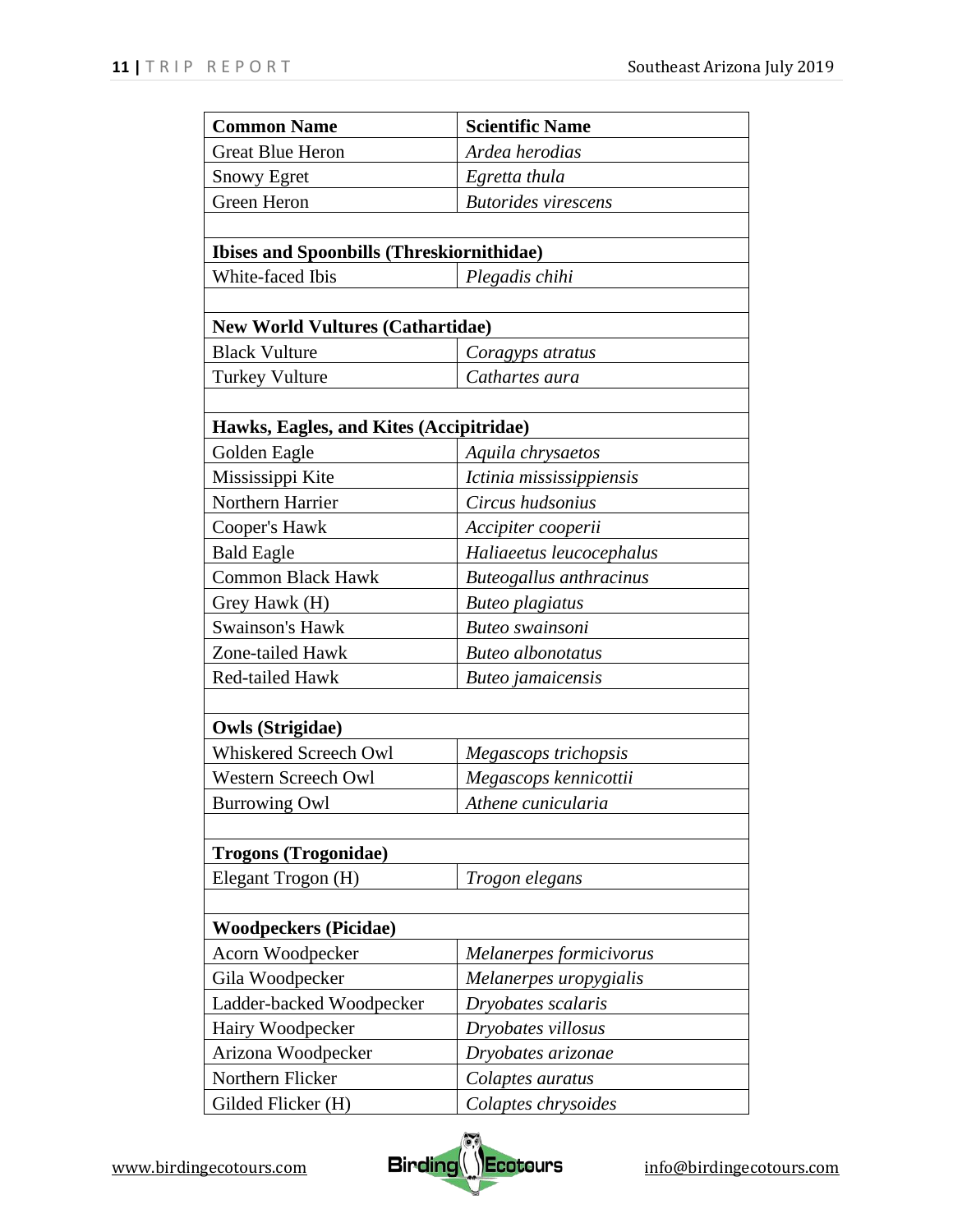| <b>Common Name</b>                         | <b>Scientific Name</b>    |  |
|--------------------------------------------|---------------------------|--|
|                                            |                           |  |
| <b>Falcons and Caracaras (Falconidae)</b>  |                           |  |
| <b>American Kestrel</b>                    | Falco sparverius          |  |
|                                            |                           |  |
| <b>Old World Parrots (Psittaculidae)</b>   |                           |  |
| Rosy-faced Lovebird                        | Agapornis roseicollis     |  |
|                                            |                           |  |
| <b>Tyrant Flycatchers (Tyrannidae)</b>     |                           |  |
| <b>Greater Pewee</b>                       | Contopus pertinax         |  |
| <b>Western Wood Pewee</b>                  | Contopus sordidulus       |  |
| Cordilleran Flycatcher                     | Empidonax occidentalis    |  |
| <b>Buff-breasted Flycatcher</b>            | Empidonax fulvifrons      |  |
| <b>Black Phoebe</b>                        | Sayornis nigricans        |  |
| Say's Phoebe                               | Sayornis saya             |  |
| Vermilion Flycatcher                       | Pyrocephalus rubinus      |  |
| Dusky-capped Flycatcher                    | Myiarchus tuberculifer    |  |
| <b>Ash-throated Flycatcher</b>             | Myiarchus cinerascens     |  |
| <b>Brown-crested Flycatcher</b>            | Myiarchus tyrannulus      |  |
| Sulphur-bellied Flycatcher                 | Myiodynastes luteiventris |  |
| <b>Tropical Kingbird</b>                   | Tyrannus melancholicus    |  |
| Cassin's Kingbird                          | Tyrannus vociferans       |  |
| Thick-billed Kingbird                      | Tyrannus crassirostris    |  |
| Western Kingbird                           | Tyrannus verticalis       |  |
|                                            |                           |  |
| <b>Shrikes (Laniidae)</b>                  |                           |  |
| Loggerhead Shrike - NT                     | Lanius ludovicianus       |  |
|                                            |                           |  |
| <b>Vireos (Vireonidae)</b>                 |                           |  |
| Bell's Vireo (H)                           | Vireo bellii              |  |
| Hutton's Vireo                             | Vireo huttoni             |  |
| Plumbeous Vireo                            | Vireo plumbeus            |  |
| <b>Warbling Vireo</b>                      | Vireo gilvus              |  |
|                                            |                           |  |
| <b>Crows, Jays, and Magpies (Corvidae)</b> |                           |  |
| Steller's Jay                              | Cyanocitta stelleri       |  |
| <b>Woodhouse's Scrub Jay</b>               | Aphelocoma woodhouseii    |  |
| Mexican Jay                                | Aphelocoma wollweberi     |  |
| Chihuahuan Raven                           | Corvus cryptoleucus       |  |
| <b>Common Raven</b>                        | Corvus corax              |  |

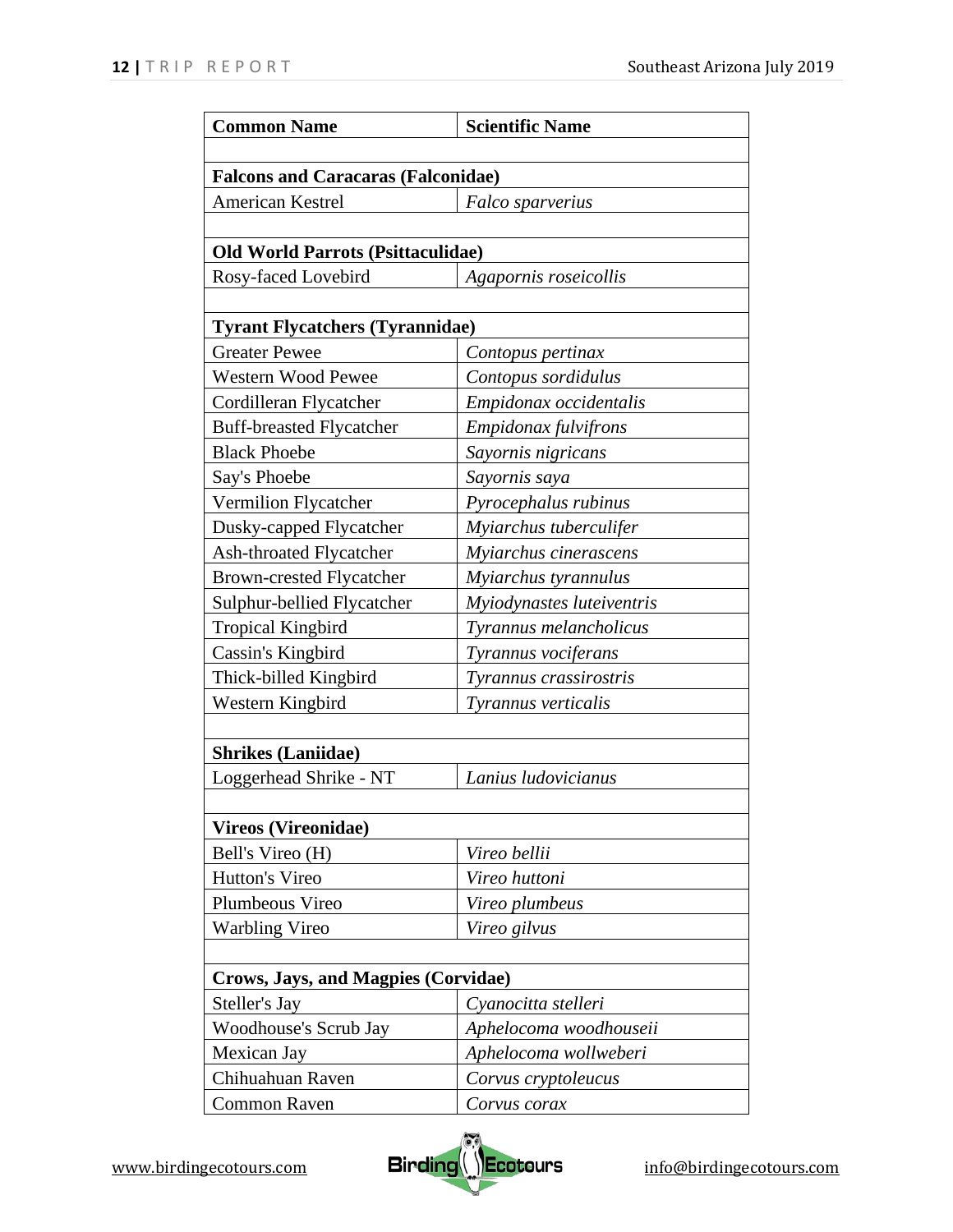| <b>Common Name</b>                      | <b>Scientific Name</b>          |  |
|-----------------------------------------|---------------------------------|--|
|                                         |                                 |  |
| Larks (Alaudidae)                       |                                 |  |
| <b>Horned Lark</b>                      | Eremophila alpestris            |  |
|                                         |                                 |  |
| <b>Swallows (Hirundinidae)</b>          |                                 |  |
| <b>Tree Swallow</b>                     | Tachycineta bicolor             |  |
| Violet-green Swallow                    | Tachycineta thalassina          |  |
| <b>Barn Swallow</b>                     | Hirundo rustica                 |  |
|                                         |                                 |  |
| Tits, Chickadees, and Titmice (Paridae) |                                 |  |
| <b>Mountain Chickadee</b>               | Poecile gambeli                 |  |
| <b>Bridled Titmouse</b>                 | Baeolophus wollweberi           |  |
| Juniper Titmouse                        | Baeolophus ridgwayi             |  |
|                                         |                                 |  |
| <b>Penduline-Tits (Remizidae)</b>       |                                 |  |
| Verdin                                  | Auriparus flaviceps             |  |
|                                         |                                 |  |
| <b>Long-tailed Tits (Aegithalidae)</b>  |                                 |  |
| <b>Bushtit</b>                          | Psaltriparus minimus            |  |
|                                         |                                 |  |
| <b>Nuthatches (Sittidae)</b>            |                                 |  |
| <b>White-breasted Nuthatch</b>          | Sitta carolinensis              |  |
| <b>Pygmy Nuthatch</b>                   | Sitta pygmaea                   |  |
|                                         |                                 |  |
| <b>Treecreepers (Certhiidae)</b>        |                                 |  |
| <b>Brown Creeper</b>                    | Certhia americana               |  |
|                                         |                                 |  |
| <b>Wrens (Troglodytidae)</b>            |                                 |  |
| Canyon Wren (H)                         | Catherpes mexicanus             |  |
| House Wren                              | Troglodytes aedon               |  |
| Bewick's Wren                           | Thryomanes bewickii             |  |
| Cactus Wren                             | Campylorhynchus brunneicapillus |  |
|                                         |                                 |  |
| <b>Gnatcatchers (Polioptilidae)</b>     |                                 |  |
| <b>Blue-grey Gnatcatcher</b>            | Polioptila caerulea             |  |
| <b>Black-tailed Gnatcatcher</b>         | Polioptila melanura             |  |
| <b>Black-capped Gnatcatcher</b>         | Polioptila nigriceps            |  |
|                                         |                                 |  |
| <b>Thrushes and Allies (Turdidae)</b>   |                                 |  |

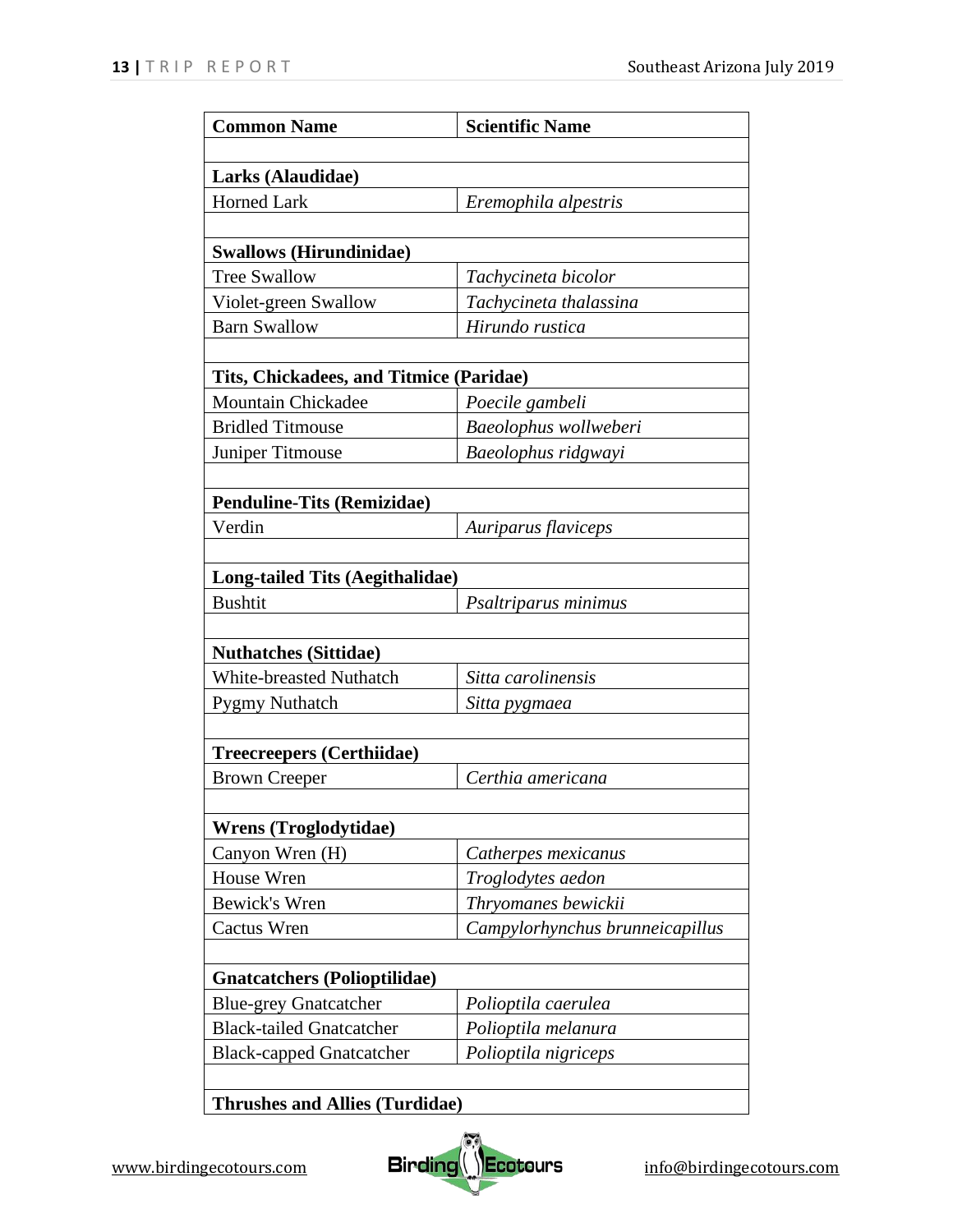| <b>Common Name</b>                                   | <b>Scientific Name</b>    |  |
|------------------------------------------------------|---------------------------|--|
| <b>Western Bluebird</b>                              | Sialia mexicana           |  |
| Hermit Thrush                                        | Catharus guttatus         |  |
| American Robin                                       | Turdus migratorius        |  |
|                                                      |                           |  |
| <b>Mockingbirds and Thrashers (Mimidae)</b>          |                           |  |
| <b>Curve-billed Thrasher</b>                         | Toxostoma curvirostre     |  |
| Bendire's Thrasher - VU                              | Toxostoma bendirei        |  |
| <b>LeConte's Thrasher</b>                            | Toxostoma lecontei        |  |
| Crissal Thrasher (H)                                 | Toxostoma crissale        |  |
| Northern Mockingbird                                 | Mimus polyglottos         |  |
|                                                      |                           |  |
| <b>Starlings (Sturnidae)</b>                         |                           |  |
| <b>European Starling</b>                             | Sturnus vulgaris          |  |
|                                                      |                           |  |
| <b>Silky-flycatchers (Ptiliogonatidae)</b>           |                           |  |
| Phainopepla                                          | Phainopepla nitens        |  |
|                                                      |                           |  |
| <b>Olive Warbler (Peucedramidae)</b>                 |                           |  |
| Olive Warbler                                        | Peucedramus taeniatus     |  |
|                                                      |                           |  |
| <b>Finches, Euphonias, and Allies (Fringillidae)</b> |                           |  |
| <b>House Finch</b>                                   | Haemorhous mexicanus      |  |
| Red Crossbill                                        | Loxia curvirostra         |  |
| Pine Siskin                                          | Spinus pinus              |  |
| Lesser Goldfinch                                     | Spinus psaltria           |  |
|                                                      |                           |  |
| <b>New World Sparrows (Passerellidae)</b>            |                           |  |
| <b>Rufous-winged Sparrow</b>                         | Peucaea carpalis          |  |
| <b>Botteri's Sparrow</b>                             | Peucaea botterii          |  |
| Cassin's Sparrow                                     | Peucaea cassinii          |  |
| <b>Grasshopper Sparrow</b>                           | Ammodramus savannarum     |  |
| Chipping Sparrow                                     | Spizella passerina        |  |
| <b>Black-throated Sparrow</b>                        | Amphispiza bilineata      |  |
| <b>Five-striped Sparrow</b>                          | Amphispiza quinquestriata |  |
| <b>Lark Sparrow</b>                                  | Chondestes grammacus      |  |
| <b>Lark Bunting</b>                                  | Calamospiza melanocorys   |  |
| Yellow-eyed Junco                                    | Junco phaeonotus          |  |
| <b>Song Sparrow</b>                                  | Melospiza melodia         |  |
| Canyon Towhee                                        | Melozone fusca            |  |

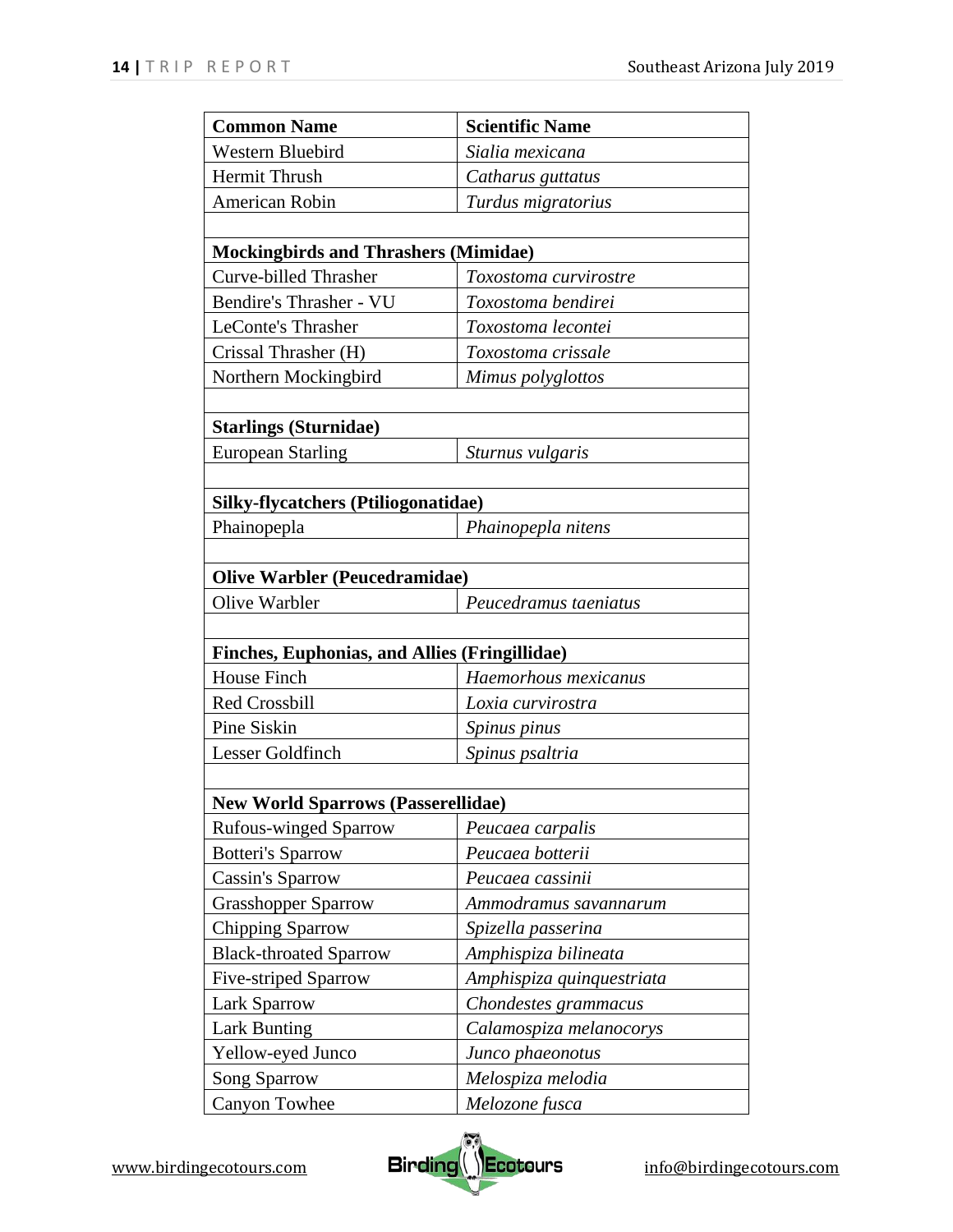| <b>Common Name</b>                         | <b>Scientific Name</b>    |
|--------------------------------------------|---------------------------|
| <b>Abert's Towhee</b>                      | Melozone aberti           |
| <b>Rufous-crowned Sparrow</b>              | Aimophila ruficeps        |
| <b>Spotted Towhee</b>                      | Pipilo maculatus          |
|                                            |                           |
| <b>Yellow-breasted Chat (Icteriidae)</b>   |                           |
| <b>Yellow-breasted Chat</b>                | Icteria virens            |
|                                            |                           |
| <b>Troupials and Allies (Icteridae)</b>    |                           |
| Eastern Meadowlark - NT                    | Sturnella magna           |
| <b>Hooded Oriole</b>                       | Icterus cucullatus        |
| <b>Bullock's Oriole</b>                    | Icterus bullockii         |
| <b>Scott's Oriole</b>                      | Icterus parisorum         |
| Red-winged Blackbird                       | Agelaius phoeniceus       |
| <b>Bronzed Cowbird</b>                     | Molothrus aeneus          |
| <b>Brown-headed Cowbird</b>                | Molothrus ater            |
| <b>Great-tailed Grackle</b>                | Quiscalus mexicanus       |
|                                            |                           |
| <b>New World Warblers (Parulidae)</b>      |                           |
| Lucy's Warbler                             | Oreothlypis luciae        |
| Virginia's Warbler                         | Oreothlypis virginiae     |
| Common Yellowthroat                        | Geothlypis trichas        |
| <b>Yellow Warbler</b>                      | Setophaga petechia        |
| Grace's Warbler                            | Setophaga graciae         |
| <b>Black-throated Grey Warbler</b>         | Setophaga nigrescens      |
| Townsend's Warbler                         | Setophaga townsendi       |
| Hermit Warbler                             | Setophaga occidentalis    |
| Red-faced Warbler                          | Cardellina rubrifrons     |
| <b>Painted Redstart</b>                    | Myioborus pictus          |
|                                            |                           |
| <b>Cardinals and Allies (Cardinalidae)</b> |                           |
| Hepatic Tanager                            | Piranga flava             |
| <b>Summer Tanager</b>                      | Piranga rubra             |
| <b>Western Tanager</b>                     | Piranga ludoviciana       |
| Northern Cardinal                          | Cardinalis cardinalis     |
| Pyrrhuloxia                                | Cardinalis sinuatus       |
| <b>Black-headed Grosbeak</b>               | Pheucticus melanocephalus |
| <b>Blue Grosbeak</b>                       | Passerina caerulea        |
| <b>Varied Bunting</b>                      | Passerina versicolor      |
|                                            |                           |

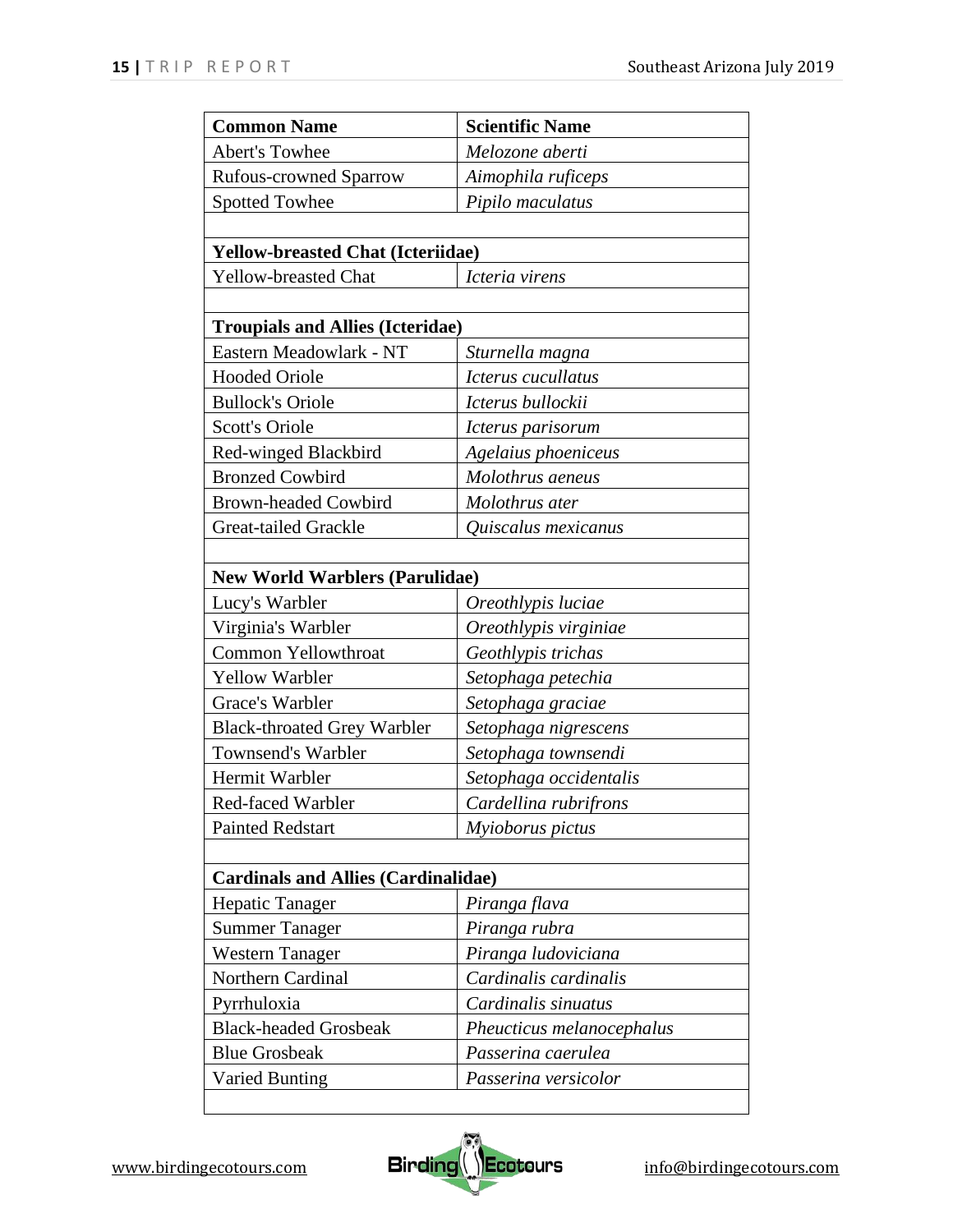| Common Name                     | <b>Scientific Name</b> |
|---------------------------------|------------------------|
| Old World Sparrows (Passeridae) |                        |
| <b>House Sparrow</b>            | Passer domesticus      |

| <b>Total Seen</b>     | 168 |
|-----------------------|-----|
| Total Heard           |     |
| <b>Total Recorded</b> | 174 |

# **Mammal List**

| <b>Common Name</b>                                | <b>Scientific Name</b>        |
|---------------------------------------------------|-------------------------------|
|                                                   |                               |
| <b>Squirrels and Allies (Sciuridae)</b>           |                               |
| Harris's Antelope Squirrel                        | Ammospermophilus harrisii     |
| <b>Black-tailed Prairie Dog</b>                   | Cynomys ludovicianus          |
| Rock Squirrel                                     | Otospermophilus variegatus    |
| Arizona Gray Squirrel                             | Sciurus arizonensis           |
| Round-tailed Ground Squirrel                      | Xerospermophilus tereticaudus |
| Gray-collared Chipmunk                            | Neotamias dorsalis            |
|                                                   |                               |
| <b>Gophers (Geomyidae)</b>                        |                               |
| <b>Botta's Pocket Gopher</b>                      | Thomomys bottae               |
|                                                   |                               |
| <b>Rabbits and Hares (Leporidae)</b>              |                               |
| Antelope Jackrabbit                               | Lepus alleni                  |
| <b>Black-tailed Jackrabbit</b>                    | Lepus californicus            |
| <b>Desert Cottontail</b>                          | Sylvilagus audubonii          |
|                                                   |                               |
| <b>Shrews (Soricidae)</b>                         |                               |
| <b>Crawford's Gray Shrew</b>                      | Notiosorex crawfordi          |
|                                                   |                               |
| <b>New World Leaf-nosed Bats (Phyllostomidae)</b> |                               |
| Mexican Long-tongued Bat                          | Choeronycteris mexicana       |
|                                                   |                               |
| <b>Free-tailed Bats (Molossidae)</b>              |                               |
| <b>Brazilian Free-tailed Bat</b>                  | Tadarida brasiliensis         |
|                                                   |                               |
| Dogs (Canidae)                                    |                               |
| Coyote                                            | Canis latrans                 |